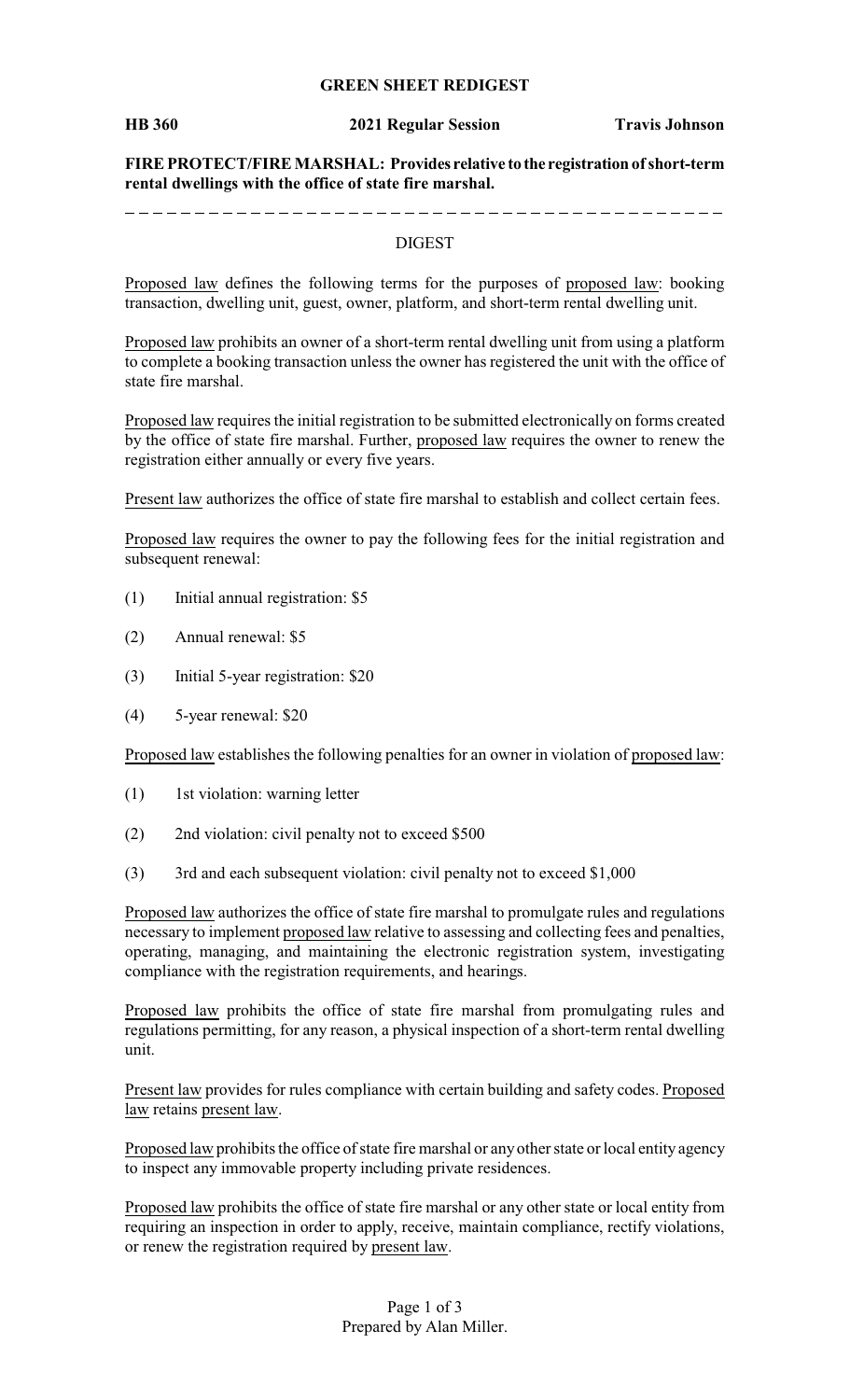Present law regulates hotels and lodging houses and certain powers and duties of the state fire marshal. Proposed law shall not be construed to apply to present law.

Proposed law would not limit or prohibit, the owner of a short-term rental dwelling unit from completing a booking transaction prior to the implementation by the office of state fire marshal of a registration system or if the owner has submitted a registration as required by present law or proposed law but is awaiting administrative processing.

Proposed law provides that if a state of emergency is declared, the state fire marshal may temporarily suspend the requirements of present law or proposed law for up to 30 days under certain circumstances.

Proposed law provides for the deposit of all monies received by the office of state fire marshal pursuant to proposed law into the Louisiana Life Safety and Property Protection Trust Fund as provided for in present law.

Effective January 1, 2022.

(Adds R.S. 40:1584)

# Summary of Amendments Adopted by House

# The Committee Amendments Proposed by House Committee on Commerce to the original bill:

- 1. Clarify that the office of state fire marshal is authorized to promulgate rules and regulations as necessary relative to enforcing fees and penalties, operating, managing, and maintaining the electronic registration system, investigating compliance with the registration requirements, and hearings.
- 2. Add a provision stating that proposed law shall not be construed to authorize the office of state fire marshal to inspect any real property, including a private residence.
- 3. Add a provision stating that proposed law shall not be construed to apply to the regulation of certain structures already provided for in present law.

## Summary of Amendments Adopted by Senate

Committee Amendments Proposed bySenate Committee on JudiciaryBto the engrossed bill

- 1. Adds provision to prohibit the state fire marshal from promulgating rules and regulations permitting a physical inspection of a short-term rental dwelling unit.
- 2. Changes references from "any other agency" to "state of local entity".
- 3. Changes references from "real property" to "immovable property".
- 4. Adds provision to prohibit an inspection by the state fire marshal or any other state or local entity as a requirement to apply, receive, maintain compliance, rectify violations, or renew a registration.
- 5. Adds provision that allows the owner of a short-term rental dwelling unit to complete a booking transaction prior to the implementation of a registration system or if the owner has submitted a registration that is awaiting administrative processing.